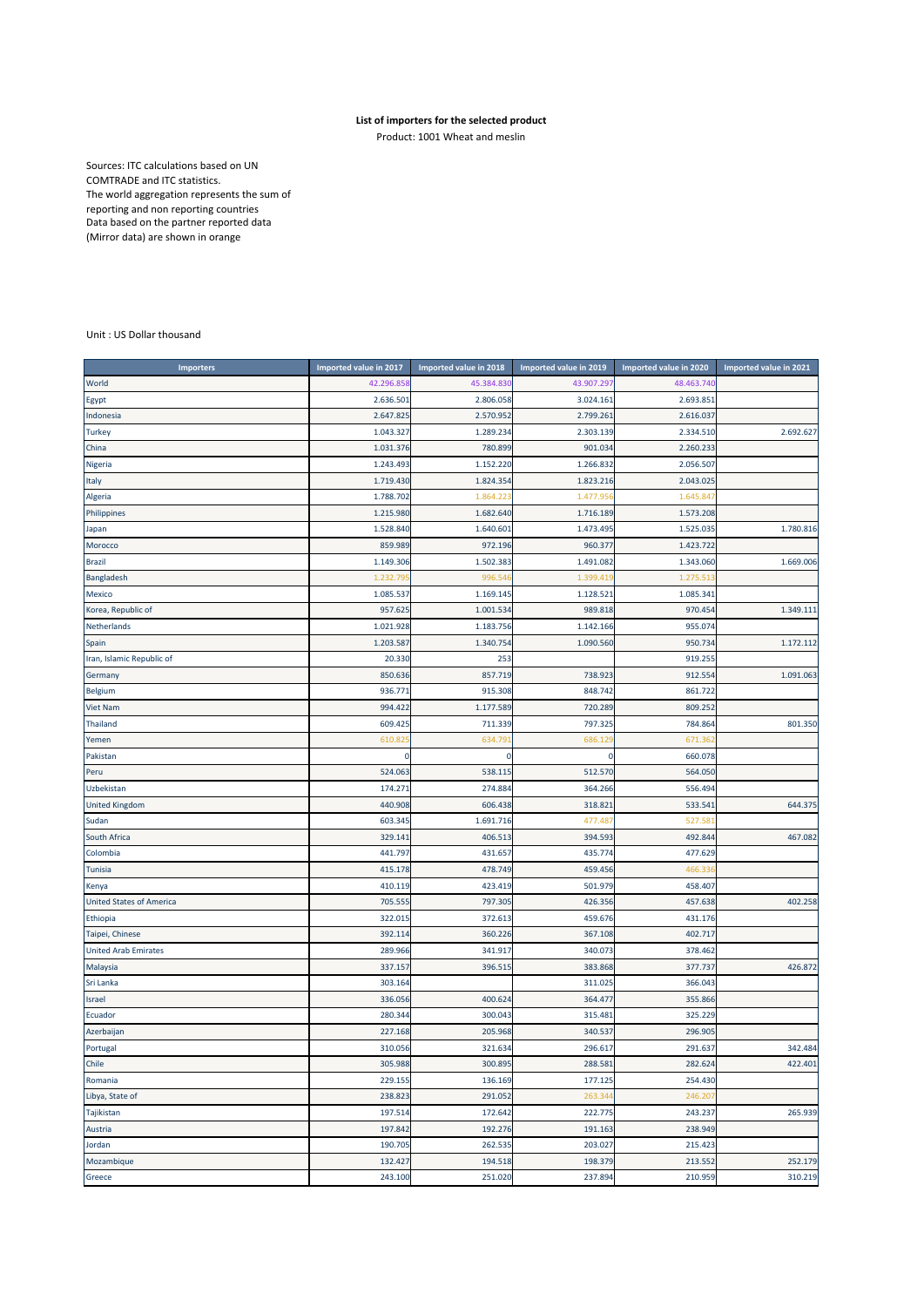| Côte d'Ivoire                     | 165.617 | 177.793 | 183.289 | 200.903 |         |
|-----------------------------------|---------|---------|---------|---------|---------|
| Saudi Arabia                      | 225.143 | 222.852 | 123.464 | 194.067 |         |
| Senegal                           | 153.204 | 158.375 | 184.746 | 192.066 |         |
| Ghana                             | 303.773 | 178.65  | 139.701 | 185.83  |         |
| Cameroon                          | 178.817 | 208.798 | 166.62  | 182.93  |         |
| Mauritania                        | 109.043 | 167.942 | 147.826 | 182.894 | 219.729 |
| Poland                            | 126.537 | 131.638 | 115.455 | 173.412 |         |
| Tanzania, United Republic of      | 141.748 | 9.179   | 4.908   | 171.368 |         |
| Guatemala                         | 149.939 | 145.829 | 164.625 | 170.170 |         |
|                                   | 107.368 | 145.628 |         |         | 148,378 |
| Latvia                            | 147.47  | 154.099 | 95.758  | 162.116 |         |
| Uganda                            |         |         | 171.856 | 151.70  |         |
| Lebanon                           | 130.752 | 130.672 | 123.217 | 148.488 |         |
| Kuwait                            | 118.469 | 112.05  | 150.892 | 145.353 |         |
| Oman                              | 150.659 | 157.058 | 157.86  | 144.84  |         |
| Cuba                              | 210.387 | 184.024 | 181.06  | 140.25  |         |
| Afghanistan                       | 161.74  | 141.276 | 92.419  | 138.42  |         |
| Myanmar                           | 25.752  | 104.552 | 130.413 | 136.480 |         |
| Angola                            | 8.327   | 95.310  | 150.250 | 136.35  |         |
| Dominican Republic                | 129.909 | 133.760 | 145.951 | 133.149 |         |
| <b>New Zealand</b>                | 141.404 | 159.206 | 123.962 | 122.892 | 165.313 |
| Australia                         | 885     | 830     | 117.150 | 114.787 | 692     |
| Venezuela, Bolivarian Republic of | 248.97  | 278.77  | 114.01  | 114.56  |         |
| Georgia                           | 110.639 | 149.854 | 105.082 | 111.864 | 93.442  |
| Switzerland                       | 153.676 | 135.233 | 116.358 | 110.65  | 149.101 |
| Zimbabwe                          | 76.466  | 106.888 | 51.617  | 102.719 |         |
| Nepal                             | 50.946  | 32.849  | 55.065  | 101.797 |         |
| Congo, Democratic Republic of the | 97.312  | 87.514  | 132.209 | 96.640  |         |
| Kazakhstan                        | 5.541   | 9.473   | 52.047  | 86.937  |         |
| Mali                              | 79.438  | 94.005  | 96.908  | 81.69   |         |
| Guinea                            | 60.28   | 81.93   | 82.26   | 80.68   |         |
| France                            | 173.244 | 107.110 | 91.278  | 77.218  | 88.381  |
| Armenia                           | 60.544  | 62.858  | 50.851  | 72.416  |         |
| Costa Rica                        | 70.813  | 68.834  | 70.542  | 72.223  |         |
| Bosnia and Herzegovina            | 79.273  | 69.632  | 69.292  | 71.505  |         |
| Norway                            | 69.826  | 112.520 | 102.833 | 71.389  | 101.087 |
| <b>El Salvador</b>                | 77.262  | 82.379  | 85.237  | 71.341  |         |
| Singapore                         | 50.776  | 60.497  | 57.057  | 69.670  |         |
| Ireland                           | 59.89   | 98.246  | 62.935  | 67.267  | 77.919  |
| Honduras                          | 45.682  | 80.514  | 68.290  | 66.27   |         |
| <b>Russian Federation</b>         | 39.709  | 60.466  | 46.768  | 64.839  | 49.158  |
| Papua New Guinea                  | 43.57   | 54.48   | 62.25   | 64.42   |         |
| Albania                           | 38.839  | 47.234  | 34.832  | 61.237  |         |
| Haiti                             | 44.457  | 49.55   | 50.354  | 58.06   |         |
| Congo                             | 41.250  | 47.339  | 56.891  | 54.754  | 94.800  |
| Botswana                          | 23.858  | 26.176  | 31.601  | 51.930  |         |
| Fiji                              | 44.161  | 45.417  | 54.735  | 51.473  |         |
| Bahrain                           | 31.675  | 37.926  | 30.689  | 46.890  |         |
| Jamaica                           | 36.707  | 42.260  | 54.582  | 46.219  |         |
| Panama                            | 33.416  | 41.329  | 33.216  | 45.611  |         |
| Malawi                            | 67.755  | 51.857  | 45.364  | 45.382  |         |
| <b>Burkina Faso</b>               | 44.934  | 44.556  | 39.831  | 42.187  |         |
| Denmark                           | 57.977  | 87.614  | 59.700  | 41.669  |         |
| Hungary                           | 41.879  | 40.385  | 25.910  | 40.366  |         |
| Luxembourg                        | 30.50   | 35.696  | 36.431  | 39.725  |         |
| Kyrgyzstan                        | 38.614  | 20.504  | 26.787  | 34.974  |         |
| Namibia                           | 30.520  | 32.664  | 35.465  | 34.446  |         |
| Nicaragua                         | 25.157  | 36.375  | 32.798  | 34.208  |         |
| <b>Free Zones</b>                 | 7.20    | 25.13   | 11.121  | 33.287  |         |
| <b>Mauritius</b>                  | 40.698  | 32.358  | 45.064  | 32.558  |         |
| <b>Trinidad and Tobago</b>        | 30.32   | 34.15   | 27.317  | 30.81   |         |
| Canada                            | 27.509  | 28.107  | 42.399  | 30.027  | 59.416  |
| Croatia                           | 21.999  | 33.455  | 28.387  | 29.255  |         |
| Mongolia                          | 2.663   | 44.333  | 2.752   | 27.841  |         |
| Bolivia, Plurinational State of   | 29.637  | 14.698  | 13.974  | 25.948  | 13.826  |
| Slovenia                          | 33.290  | 36.495  | 36.633  | 25.571  |         |
| Gabon                             | 19.39   | 24.30   | 21.851  | 25.00   |         |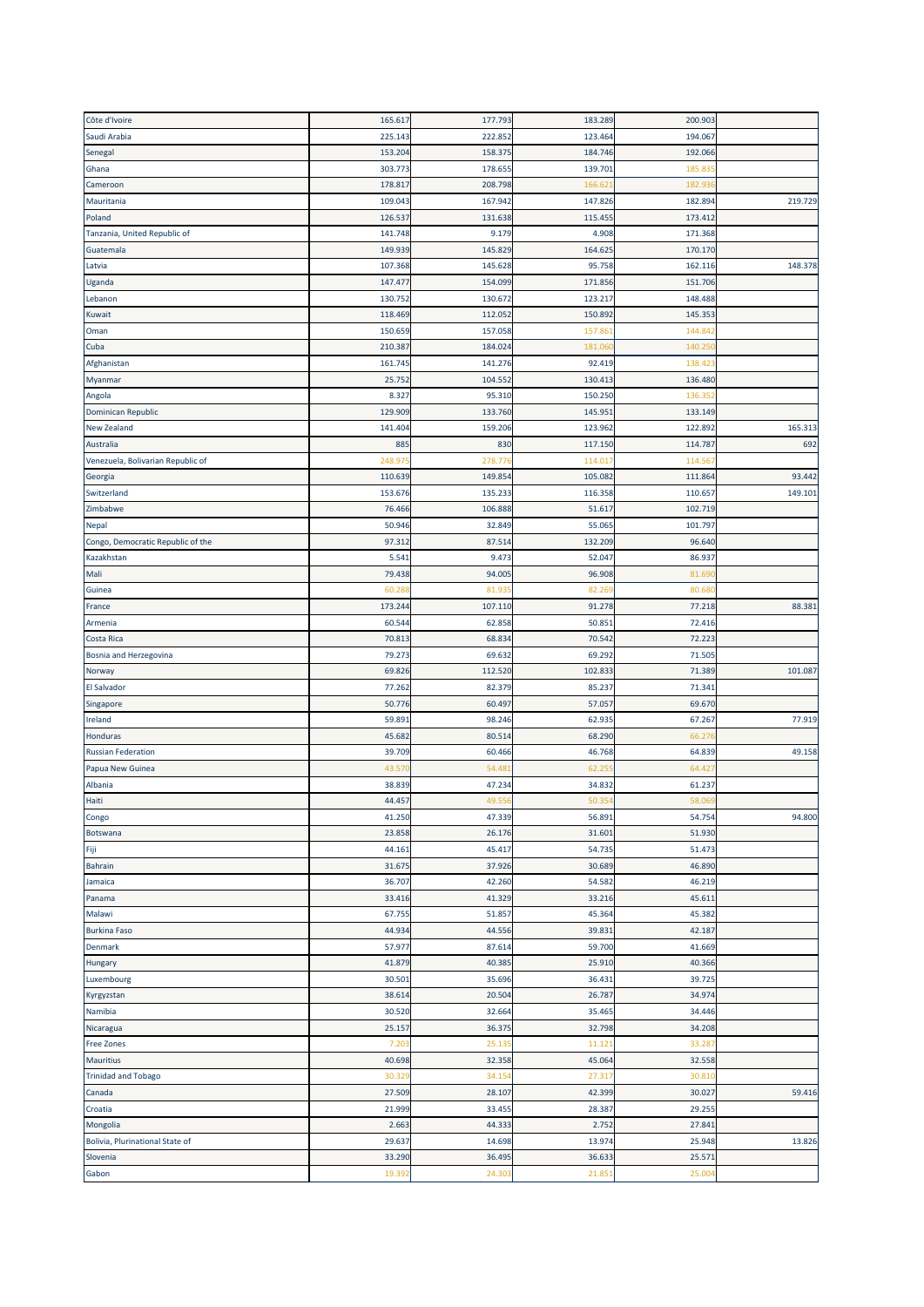| Lithuania                                        | 8.200          | 16.998         | 33.280       | 24.218          | 19.185 |
|--------------------------------------------------|----------------|----------------|--------------|-----------------|--------|
| <b>Burundi</b>                                   | 20.773         | 20.524         | 30.941       | 22.855          |        |
| Macedonia, North                                 | 17.809         | 19.149         | 23.454       | 22.220          |        |
| Lesotho                                          | 22.837         | 11.743         | 19.157       | 20.502          |        |
| Madagascar                                       | 7              | 22             | 15.131       | 20.021          | 64.140 |
| Togo                                             | 26.177         | 23.322         | 17.928       | 19.660          | 29.625 |
| <b>Czech Republic</b>                            | 9.501          | 11.570         | 11.177       | 18.313          | 19.889 |
| Somalia                                          | 10.116         | 10.08          | 2.489        | 17.67           |        |
| Qatar                                            | 26.022         | 65.560         | 55.755       | 17.181          |        |
|                                                  | 129            |                | 4.35         |                 |        |
| Korea, Democratic People's Republic of<br>Zambia | 19.165         | 1.117          |              | 15.71<br>15.600 |        |
|                                                  |                | 10.177         | 10.538       |                 |        |
| Rwanda                                           | 58.630         | 62.211         | 52.627       | 15.50           |        |
| Eswatini                                         | 12.599         | 14.421         | 14.405       | 15.414          |        |
| Turkmenistan                                     |                | 43.81          | 48.09        | 15.09           |        |
| Djibouti                                         | 62.57          | 41.19          | 56.99        | 13.40           |        |
| Guyana                                           | 15.118         | 14.802         | 2.624        | 11.103          | 22.518 |
| Palestine, State of                              | 27.374         | 13.075         | 58.264       | 10.985          |        |
| Sweden                                           | 51.024         | 67.792         | 68.643       | 10.947          |        |
| Cyprus                                           | 28.965         | 26.502         | 15.496       | 10.816          |        |
| Iceland                                          | 8.302          | 11.015         | 9.469        | 9.470           |        |
| <b>Bulgaria</b>                                  | 15.347         | 14.563         | 14.465       | 9.410           |        |
| Iraq                                             | 113.24         | 481.70         | 138.36       | 9.37            |        |
| Saint Vincent and the Grenadines                 | 8.387          | 7.743          | 8.053        | 7.751           |        |
| <b>Benin</b>                                     | 4.021          | 3.507          | 8.162        | 7.629           |        |
| New Caledonia                                    | 7.40           | 7.56           | 6.85         | 7.46            |        |
| Liberia                                          | 9.998          | 9.29           | 7.84         | 7.42            |        |
| Malta                                            | 10.105         | 6.444          | 5.162        | 5.561           |        |
| Cabo Verde                                       | 4.277          | 3.838          | 4.433        | 5.417           |        |
| Suriname                                         | $\Omega$       | $\mathbf{0}$   | $\mathbf{0}$ | 5.356           |        |
| Syrian Arab Republic                             | 46.84          | 8.55           | 53.70        | 5.17            |        |
| Slovakia                                         | 7.097          | 6.454          | 9.665        | 5.138           |        |
| <b>Belarus</b>                                   | 19.927         | 51.691         | 64.437       | 4.741           |        |
| Ship stores and bunkers                          |                | 143            | 11!          | 4.52            |        |
| <b>Barbados</b>                                  | 4.972          | 4.750          | 5.771        | 4.132           |        |
| <b>Belize</b>                                    | 5.451          | 6.208          | 5.794        | 4.072           | 5.240  |
| Solomon Islands                                  | 1.622          | 5.922          | 5.710        | 4.07            |        |
| Cambodia                                         | 6.530          | 9.533          | 4.92         | 3.936           |        |
| Ukraine                                          | 3.032          | 2.806          | 1.947        | 3.64            |        |
| Grenada                                          | $\mathsf{C}$   | $\mathbf 0$    | 3.531        | 3.270           |        |
| Faroe Islands                                    | 2.328          | 2.80           | 2.49         | 3.22            |        |
| Montenegro                                       | 2.709          | 2.918          | 1.94         | 2.586           |        |
| Estonia                                          | 6.207          | 4.858          | 3.363        | 2.317           | 2.976  |
| Finland                                          | 5.577          | 13.816         | 4.383        | 1.858           |        |
| Hong Kong, China                                 | 2.834          | 1.892          | 2.004        | 1.432           | 1.959  |
| <b>British Virgin Islands</b>                    | 178            |                | 35           | 1.41            |        |
| Serbia                                           | 653            | 861            | 659          | 1.411           | 1.201  |
| Moldova, Republic of                             | 748            | 888            | 570          | 1.041           |        |
| Bhutan                                           | 28             |                |              | 670             |        |
| Lao People's Democratic Republic                 | $\mathbf 0$    | 55             | 75           | 593             |        |
| French Polynesia                                 | 529            | 413            | 145          | 510             |        |
| Uruguay                                          | 167            | 299            | 419          | 253             |        |
| Seychelles                                       | 84             | 233            | 321          | 248             |        |
|                                                  |                |                |              | 122             |        |
| Aruba                                            | 184            | 251            | 151          |                 |        |
| India                                            | 1.222.909      | 18.437         | 589          | 67              |        |
| Argentina                                        | 19             | 49             | 56           | 58              | 155    |
| <b>Brunei Darussalam</b>                         | 30             | 20             | 67           | 32              |        |
| Paraguay                                         | 690            | 96             | 176          | 31              | 31     |
| South Sudan                                      |                |                |              | 18              |        |
| Niger                                            | 2.323          | 23             | $\mathbf 0$  | 17              |        |
| Greenland                                        | $\overline{0}$ | 0              |              | 16              |        |
| Andorra                                          | 16             | 17             | 15           | 16              |        |
| <b>Maldives</b>                                  | 10             | 28             | 39           | 15              |        |
| Bermuda                                          | 7              | $\overline{7}$ | 8            | 7               |        |
| Sierra Leone                                     | 1.573          | 12             |              |                 |        |
| Gibraltar                                        |                |                |              |                 |        |
| Eritrea                                          |                | 5.84           | 1.49         |                 |        |